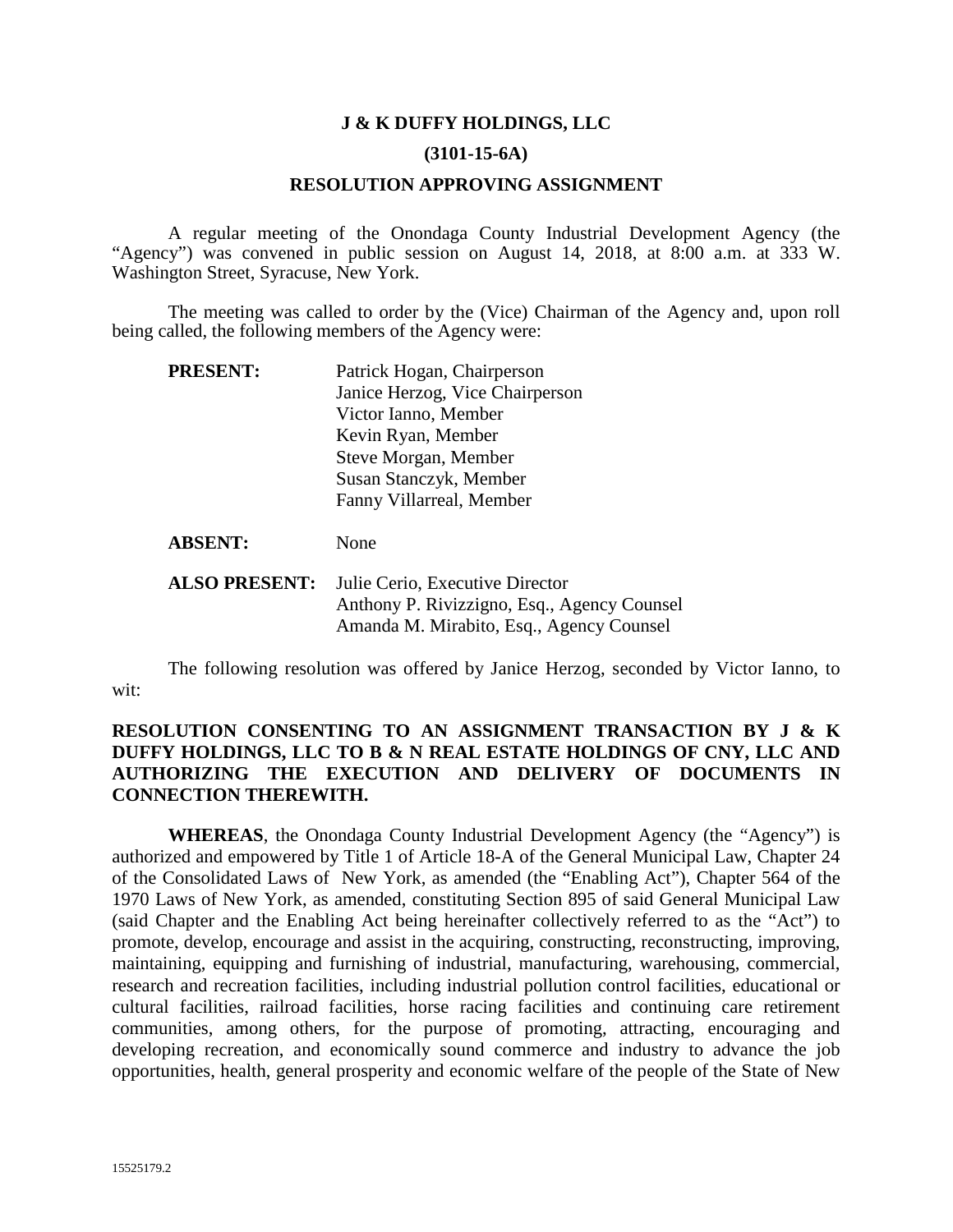York and to improve their recreation opportunities, prosperity and standard of living, and to prevent unemployment and economic deterioration; and

**WHEREAS**, to accomplish its stated purposes, the Agency is authorized and empowered under the Act to acquire, construct, reconstruct, improve, maintain, equip or furnish one or more "projects" (as defined in the Act); to sell, convey, mortgage, lease, pledge, exchange or otherwise dispose of said projects; and to issue bonds and provide for the rights of the holders thereof; and

**WHEREAS**, the Agency has undertaken a project (the "Project") on behalf of J&K Duffy Holdings, LLC (the "Original Company") consisting of the following: acquisition and improvements to a 105,000 square foot building in the Town of Clay, Onondaga County, New York (the "Project Facility"); (B) the granting of certain "financial assistance" (within the meaning of Section 854(14) of the Act) with respect to the foregoing, including potential exemptions from certain sales taxes, real property taxes, transfer and mortgage recording taxes (the "Financial Assistance"); (C) the lease (with an obligation to purchase) or sale of the Project Facility to the Original Company; and (D) assisting the Original Company in the financing of the Project; and

**WHEREAS**, in connection with the Project, the Agency and the Original Company entered into (1) a lease and leaseback agreement (and a memorandum thereof) dated as of June 15, 2015, (the "Lease Agreement"); (B) a payment in lieu of taxes agreement dated as of February 25, 2016 (the "PILOT Agreement"); and (C) various certificates relating to the Project (the "Certificates" and collectively with the Lease Agreement and the PILOT Agreement, the "Basic Documents"); and

**WHEREAS**, the Original Company has notified the Agency that it has entered into a certain Purchase and Sale Agreement dated July 11, 2018 pursuant to which it will sell the Project Facility to B & N Real Estate Holdings of CNY, LLC (the "New Company") (the "Sale Transaction"); and

**WHEREAS**, the Original Company has requested that the Agency consent to the Sale Transaction, which will include the assignment to and assumption by the New Company of the Lease Agreement and the PILOT Agreement, (collectively, the "Assigned Documents"); and

**WHEREAS**, the Agency is willing to consent to the Sale Transaction and the assignment to and the assumption by the New Company of the Assigned Documents (the "Assignment Transaction"); and

**WHEREAS**, documentation to evidence the Sale Transaction will be negotiated by the Agency's counsel in consultation with the Executive Director (the "Assignment Documents"); and

**WHEREAS**, pursuant to Article 8 of the Environmental Conservation Law, Chapter 43- B of the Consolidated Laws of New York, as amended (the "SEQR Act") and the regulations (the "Regulations") adopted pursuant thereto by the Department of Environmental Conservation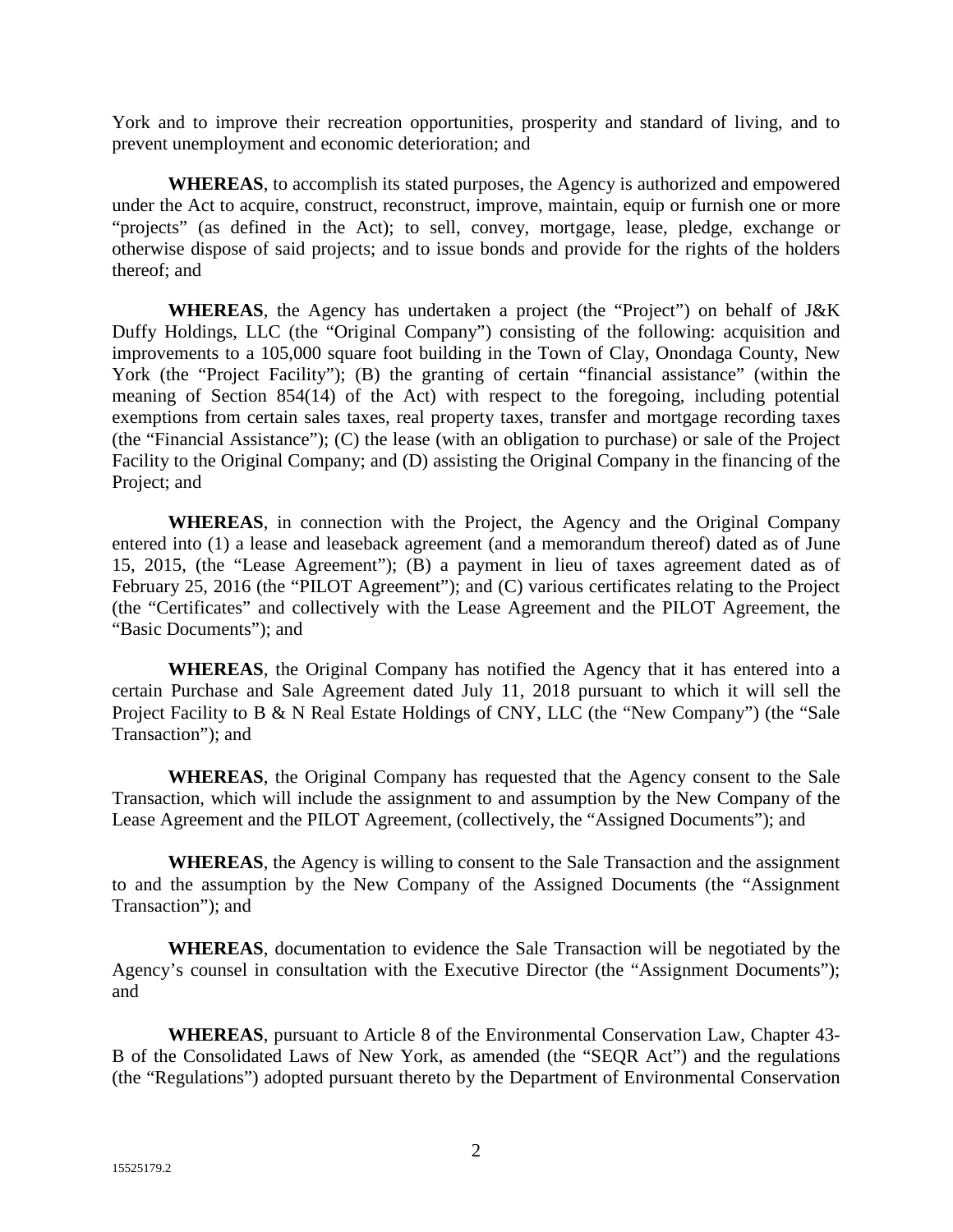of the State of New York (collectively with the SEQR Act, "SEQRA"), the Agency must determine the potential environmental significance of the Assignment Transaction;

### **NOW, THEREFORE, BE IT RESOLVED BY THE MEMBERS OF ONONDAGA COUNTY INDUSTRIAL DEVELOPMENT AGENCY AS FOLLOWS:**

**Section 1.** Pursuant to SEQRA, the Agency hereby finds and determines that:

(A) Pursuant to Section 617.5(c)(23) of the Regulations, the Assignment Transaction is a "Type II action" (as said quoted term is defined in the Regulations); and

(B) Therefore, the Agency hereby determines that no environmental impact statement or any other determination or procedure is required under the Regulations with respect to the Assignment Transaction.

**Section 2.** The Agency hereby finds and determines that by virtue of the Act, that:

(a) The Agency has been vested with all powers necessary and convenient to carry out and effectuate the purposes and provisions of the Act and to exercise all powers granted to it under the Act; and

(b) It is desirable and in the public interest for the Agency to consent to the Assignment Transaction, subject to satisfaction of the conditions set forth in Section 3 hereof.

**Section 3.** The Agency hereby consents to the Assignment Transaction and delegates to the Executive Director, in consultation with Barclay Damon LLP as transaction counsel, to determine and approve the form and substance of the Assignment Documents.

**Section 4.** The Chief Executive Officer is hereby authorized and directed, for and in the name and on behalf of the Agency, to execute and deliver the documents and agreements identified herein and any such additional certificates, instruments, documents or affidavits, to pay any such other fees, charges and expenses, to make such other changes, omissions, insertions, revisions, or amendments to the documents referred to herein and to do and cause to be done any such other acts and things, as they determine, on advice of counsel to the Agency, may be necessary or desirable to consummate the transactions contemplated by this Resolution.

**Section 5.** No covenant, stipulation, obligation or agreement contained in this Resolution or any document referred to above shall be deemed to be the covenant, stipulation, obligation or agreement of any member, officer, agent or employee of the Agency in his or her individual capacity. Neither the members nor officers of the Agency, nor any person executing any documents referred to above on behalf of the Agency, shall be liable thereon or be subject to any personal liability or accountability by reason of the execution or delivery thereof.

**Section 6.** A copy of this Resolution shall be placed on file in the office of the Agency where the same shall be available for public inspection during business hours.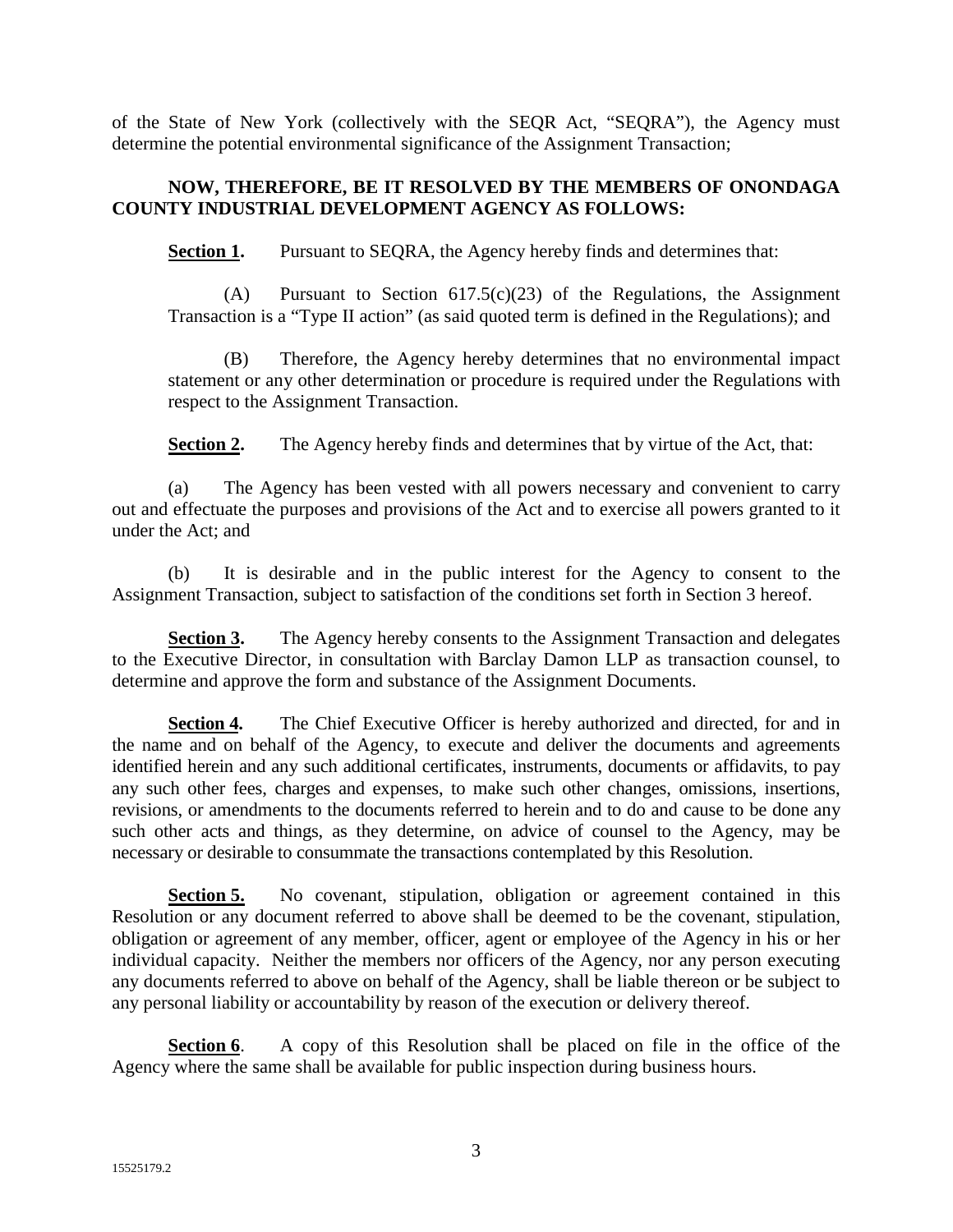**Section 7**. The Chief Executive Officer of the Agency is hereby authorized and directed to distribute copies of this Resolution to the Company and to do such further things or perform such acts as may be necessary or convenient to implement the provisions of this Resolution.

**Section 8.** This Resolution shall take effect immediately upon adoption.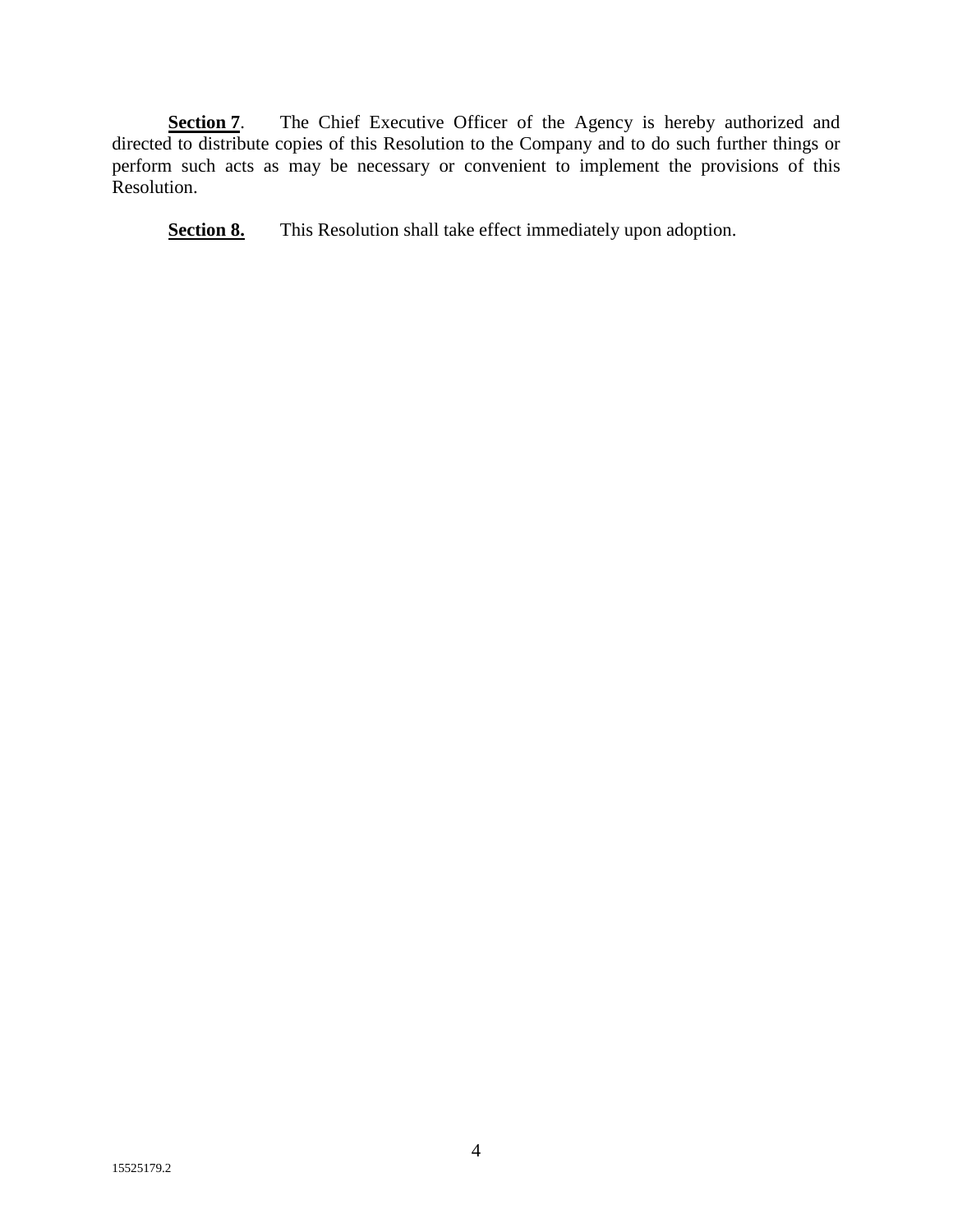The question of the adoption of the foregoing Resolution was duly put to a vote on roll call, which resulted as follows:

|                         | <b>AYE</b> | <b>NAY</b> | <b>ABSTAIN</b> |
|-------------------------|------------|------------|----------------|
| Patrick Hogan           | X          |            |                |
| Janice Herzog           | Χ          |            |                |
| Victor Ianno            | Χ          |            |                |
| <b>Steve Morgan</b>     |            |            | X              |
| <b>Susan Stanczyk</b>   | X          |            |                |
| Kevin Ryan              | X          |            |                |
| <b>Fanny Villarreal</b> | X          |            |                |
|                         |            |            |                |

The Resolution was thereupon declared duly adopted.